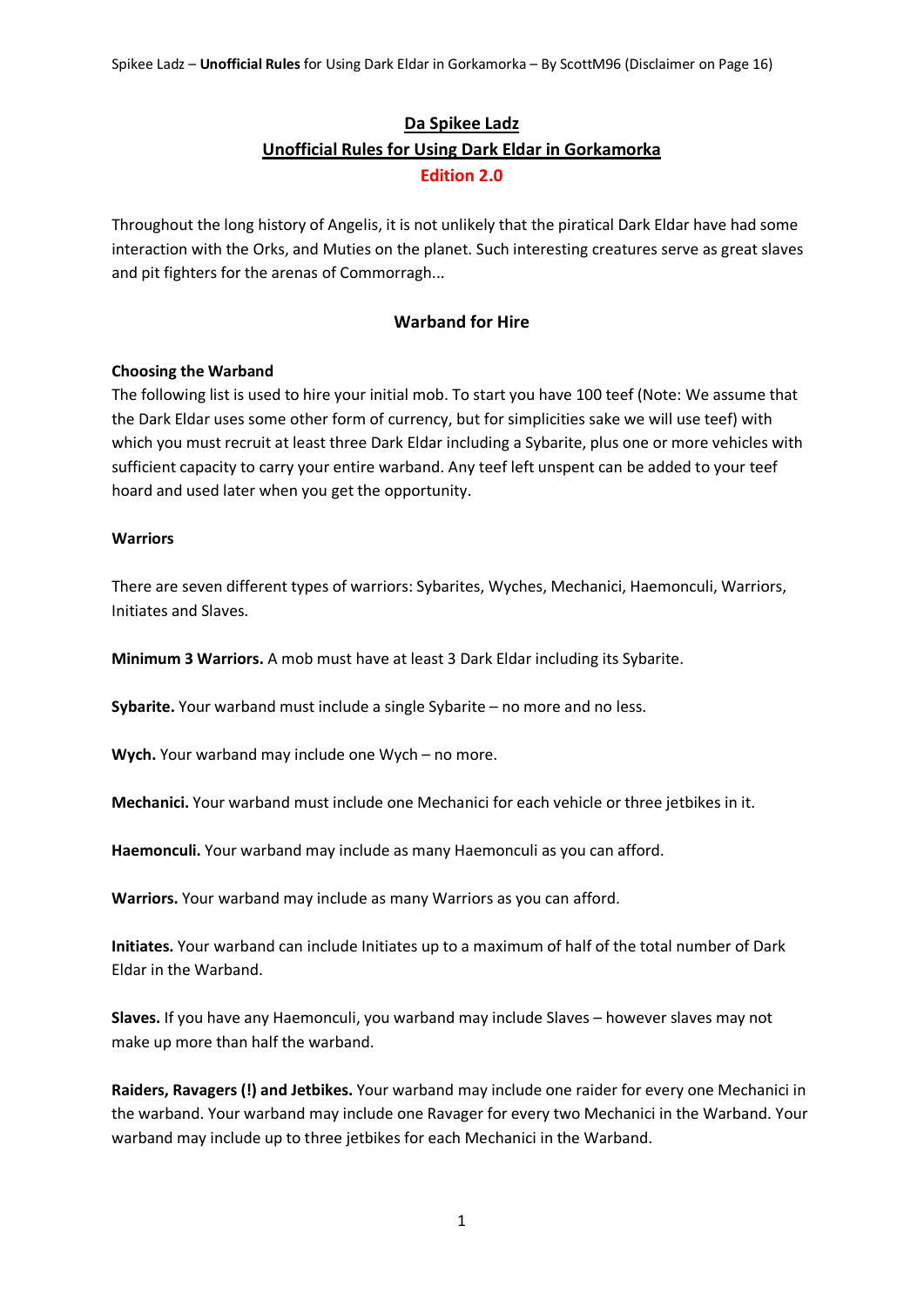# **Warriors**

# **Sybarite**

# *Cost to recruit: 12 teef*

Sybarite is the title given to a Dark Eldar Warrior squad leader. The strongest, most ruthless member of a squad is granted this title by killing the competition by any means necessary, as is the Dark Eldar way. Sybarite is still a fairly low ranking member of a Kabal, and the title really serves little purpose apart from creating rivalry within the Warrior squad and giving the new Sybarite a higher ranking position to strive for.

|                 | M      | <b>WS</b> | <b>DC</b><br>ັບ |   |                          | W | . . | Lu                    |
|-----------------|--------|-----------|-----------------|---|--------------------------|---|-----|-----------------------|
| <b>Sybarite</b> | -<br>ٮ |           |                 | ۔ | $\overline{\phantom{a}}$ |   |     | 710 <sub>1</sub><br>o |

*Weapons:* You can arm your Sybarite with weapons and equipment from the Hand-to-Hand Weapons, Guns, Armour and Miscellaneous Equipment lists.

*Leadership:* Your leader only becomes a fully fledged Sybarite once he has won a battle. His leadership then rises to 8 automatically. Until he becomes a Sybarite your leader cannot attempt to have his weapon customised by the High-Mechanici.

# **Wych**

# *Cost to recruit: 12 teef*

Wyches are gladiatorial warriors of the Dark Eldar. They fight in arenas in duels with one another, aliens and Warp Beasts, few survive their first duel but those who live learn quickly. Ruled over by their Succubi, the Wyches are highly proficient at close-quarters combat, practicing their skills for their entire lives. Wyches use a cocktail of combat-enhancing drugs to improve their performance on the battlefield.

|      | M                             | <b>WS</b> | <b>DC</b><br>כס | پ      | -      | W  | <b>11</b> | Lu |
|------|-------------------------------|-----------|-----------------|--------|--------|----|-----------|----|
| Wych | $\overline{\phantom{0}}$<br>ັ |           | . .             | ∽<br>ے | $\sim$ | -- |           | -  |

*Weapons:* You can arm your Wych with weapons and equipment from the Hand-to-Hand Weapons, Guns, Armour and Miscellaneous Equipment lists.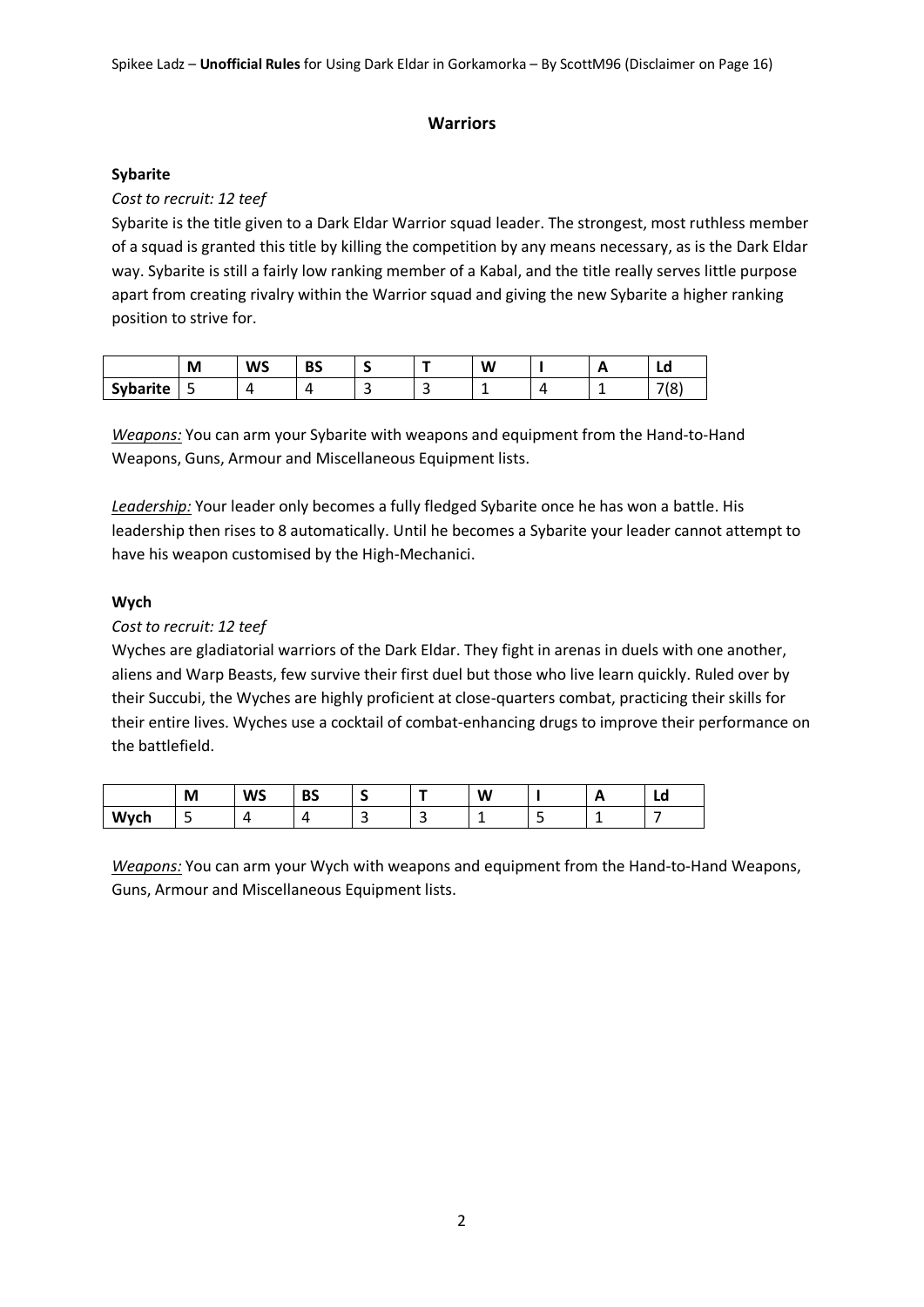#### **Mechanici**

#### *Cost to recruit: 7 teef*

The technical mechanics of the Dark Eldar race, the Mechanici are adept at bending machines to their own will. Without the brains of the Mechanici, the Dark Eldar would not be able to launch daring raids into enemy territory.

|           | M      | <b></b><br>ws | nc<br>DJ |   |          | W |  | Lu |
|-----------|--------|---------------|----------|---|----------|---|--|----|
| Mechanici | -<br>ت |               |          | - | -<br>. . |   |  |    |

*Weapons:* You can arm your Mechanici with weapons and equipment from the Hand-to-Hand Weapons, Guns, Armour and Miscellaneous Equipment lists.

*Special:* For every Mechanici in your warband, you may take one Raider or up to three jetbikes. For every two Mechanici, you may take one Ravager.

*Special:* Mechanici can be pinned as detailed in the rulebook.

#### **Haemonculi**

#### *Cost to recruit: 8 teef*

Dark Eldar Haemonculi are masters of pain and agony, no form of suffering is unknown to them. They proclaim that the infliction of this is one of the highest arts, if not the highest, and gleefully create choruses of screams and wails of agony whilst taking delight in every aspect of the discomfort of anyone unfortunate enough to fall under their blades.

|                       | IVI    | WS     | --<br>DЈ | . .    | - | W      | . . | Lu |
|-----------------------|--------|--------|----------|--------|---|--------|-----|----|
| $\cdot$<br>Haemonculi | -<br>ັ | -<br>۔ | د د      | -<br>ـ |   | -<br>— | -   |    |

*Weapons:* You can arm your Haemonculi with weapons and equipment from the Hand-to-Hand Weapons, Guns, Armour, Miscellaneous Equipment and Haemonculi Only Equipment lists.

*Special:* Having a Haemonculi allows you to take slaves, as detailed above. If you have a Haemonculi, you may also force captured models from other mobs/warbands to labour in the outpost for extra income (see the income section in the '*Uvver Book)*.

*Special:* Haemonculi can be pinned as detailed in the rulebook.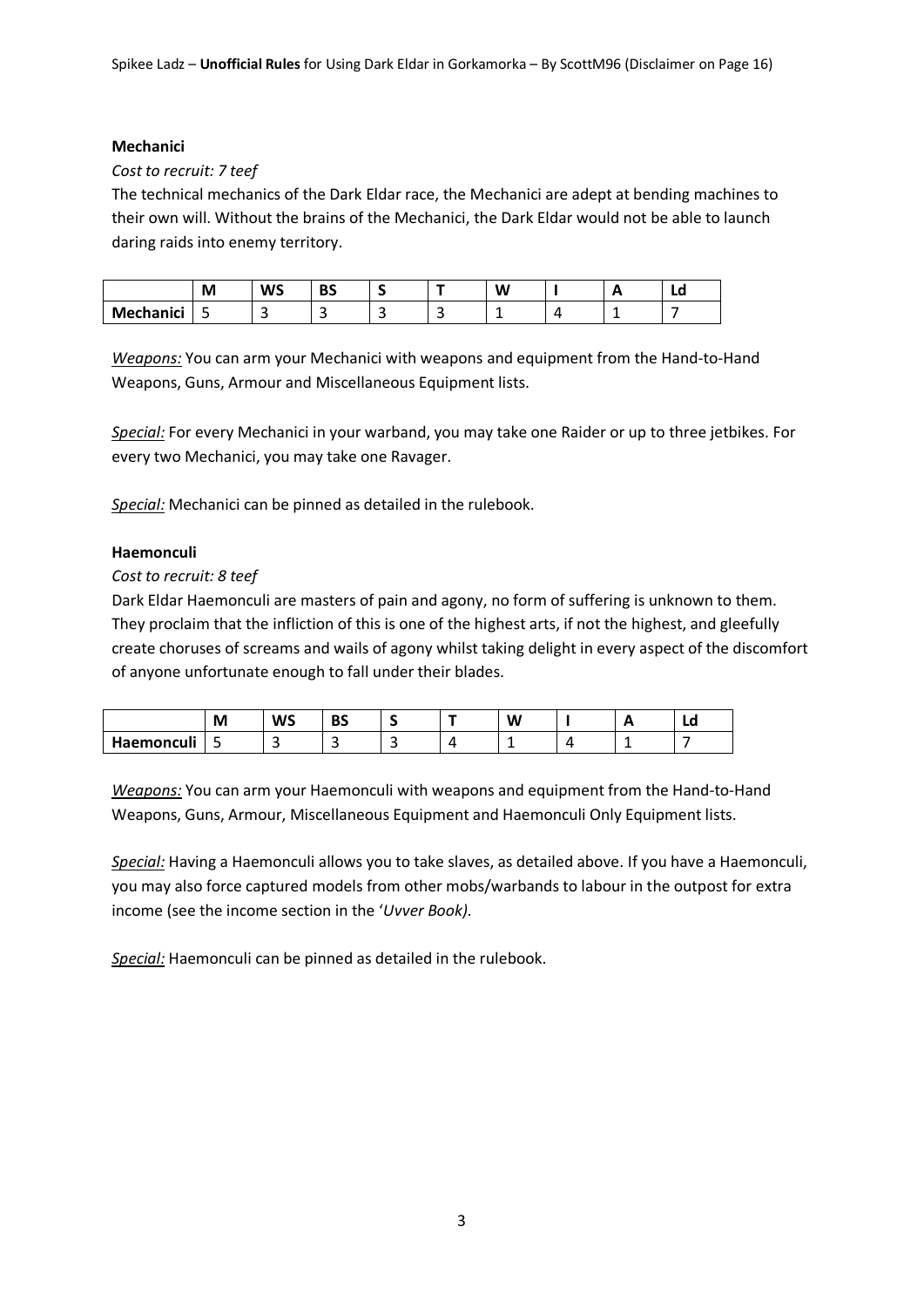# **Warriors**

*Cost to recruit: 6 teef*

The Warrior is the basic soldier of a Dark Eldar Kabal. They make up the vast majority of the soldiers in a Kabal, and perform any and all tasks too important to leave to the slaves.

|                | M      | <b>WS</b> | D C<br>כס |   |        | W |  | Lu |
|----------------|--------|-----------|-----------|---|--------|---|--|----|
| <b>Warrior</b> | -<br>ے | . .       | $\sim$    | ے | -<br>- |   |  |    |

*Weapons:* You can arm your Warriors with weapons and equipment from the Hand-to-Hand Weapons, Guns, Armour and Miscellaneous Equipment lists.

*Special:* Warriors can be pinned as detailed in the rulebook.

# **Initiates**

*Cost to recruit: 4 teef*

Fresh from the streets of Commorragh to the back of a Raider transport, Initiates are young and inexperienced Dark Eldar warriors. They are no less vicious then their older brethren though, and gather experience quickly in the forge of war.

|          | M | <b>WS</b> | DC<br>כס    | -<br>. . | -      | W  |                                        | . . | Lu |
|----------|---|-----------|-------------|----------|--------|----|----------------------------------------|-----|----|
| 'nitiate | ٮ | -<br>-    | $\sim$<br>- | -<br>۔   | -<br>ے | -- | $\sim$<br>$\mathbf{a}$<br>. 1 Z<br>ا پ |     |    |

*Weapons:* You can arm your Initiates with weapons and equipment from the Hand-to-Hand Weapons, Guns, Armour and Miscellaneous Equipment lists.

*Initiative:* Initiates quickly gain faster reactions when fighting on the back of a speeding vehicle! When an initiate gains enough experience to become a fully fledged Warrior (see the Dark Eldar experience table), he immediately advances and gains +1 Initiative, taking him to I4 (or higher!).

*Special:* Initiates can be pinned as detailed in the rulebook.

# **Slaves**

*Cost to recruit: 3 teef*

Prisoners taken from the Dark Eldar raids, Slaves are often taken to battle as scouts and workers. Those that prove loyal are rewarded, but those that desert are swiftly abandoned, left to their fates in the unforgiving desert...

|                | М | <b>WS</b> | <b>BS</b> | $\overline{\phantom{a}}$ | W |        | . .<br>- - | Lu |
|----------------|---|-----------|-----------|--------------------------|---|--------|------------|----|
| $\sim$<br>aveد | - | -         | -<br>-    | -<br>ے                   | - | -<br>ے |            | ∼  |

*Weapons:* You can arm your Slaves with weapons and equipment from the Hand-to-Hand Weapons and Guns lists.

*Special:* Slaves can be pinned as detailed in the rulebook.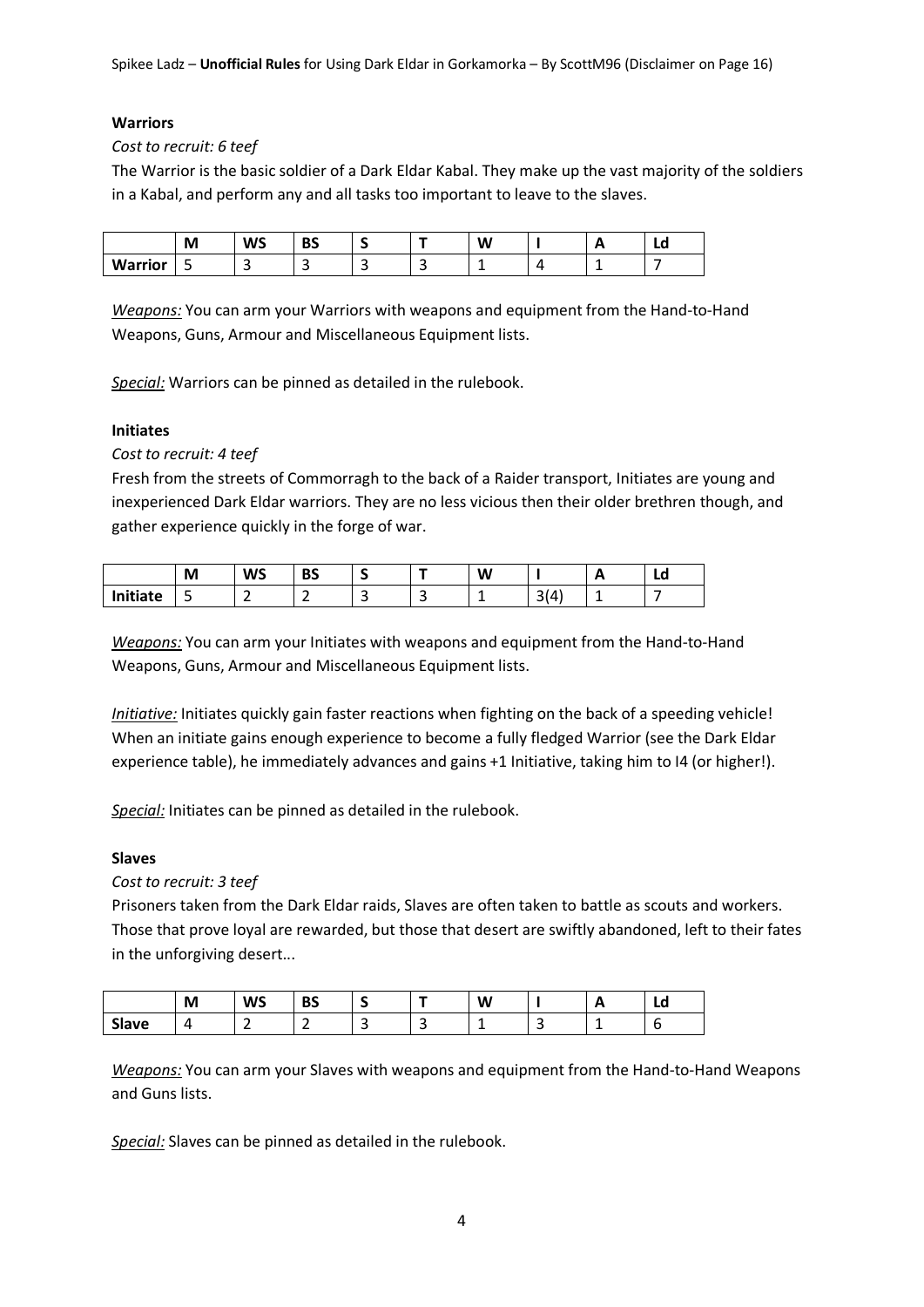#### **Vehicles**

Remember, you need enough vehicles to carry your entire warband.

**Ravager......30 teef Raider........20 teef Jetbike.......10 teef**

#### **Raiders**

Use the Trukk/Buggy/Trak hit location table with the following armour values:

| Crew                 |   |
|----------------------|---|
| <b>Fixed Weapon</b>  | 7 |
| Gubbins              | 7 |
| <b>Repulsor Unit</b> | 8 |
| (Wheel/Track)        |   |
| Pilot (Driver)       | 8 |
| Engines              | q |

*Special:* Raiders are skimmers. Rather than add complex and detailed rules for skimmers, treat them as normal vehicles for gameplay reasons (ramming, moving through terrain, boarding, etc.), as we imagine them to be travelling fairly close to the ground. However, Raider Pilots always count their Leadership as two higher than normal when taking swerve tests. Also, Ravagers count as Traks with a move of 6" for all other purposes.

*Raiders may take one Mounted Weapon from the mounted weapon list.*

#### **Ravagers**

Use the Trukk/Buggy/Trak hit location table with the following values:

| Crew                 | 8  |
|----------------------|----|
| <b>Fixed Weapon</b>  | 8  |
| Gubbins              | 8  |
| <b>Repulsor Unit</b> | 8  |
| (Wheel/Track)        |    |
| Pilot (Driver)       | 8  |
| <b>Engines</b>       | 10 |

*Special:* Ravagers are skimmers. Rather than add complex and detailed rules for skimmers, treat them as normal vehicles for gameplay reasons (ramming, moving through terrain, boarding, etc.), as we imagine them to be travelling fairly close to the ground. However, Ravager pilots always count their Leadership as two higher than normal when taking swerve tests. Also, Ravagers count as Traks with a move of 6" for all other purposes.

*Ravagers may take up to three Mounted Weapons from the mounted weapon list.*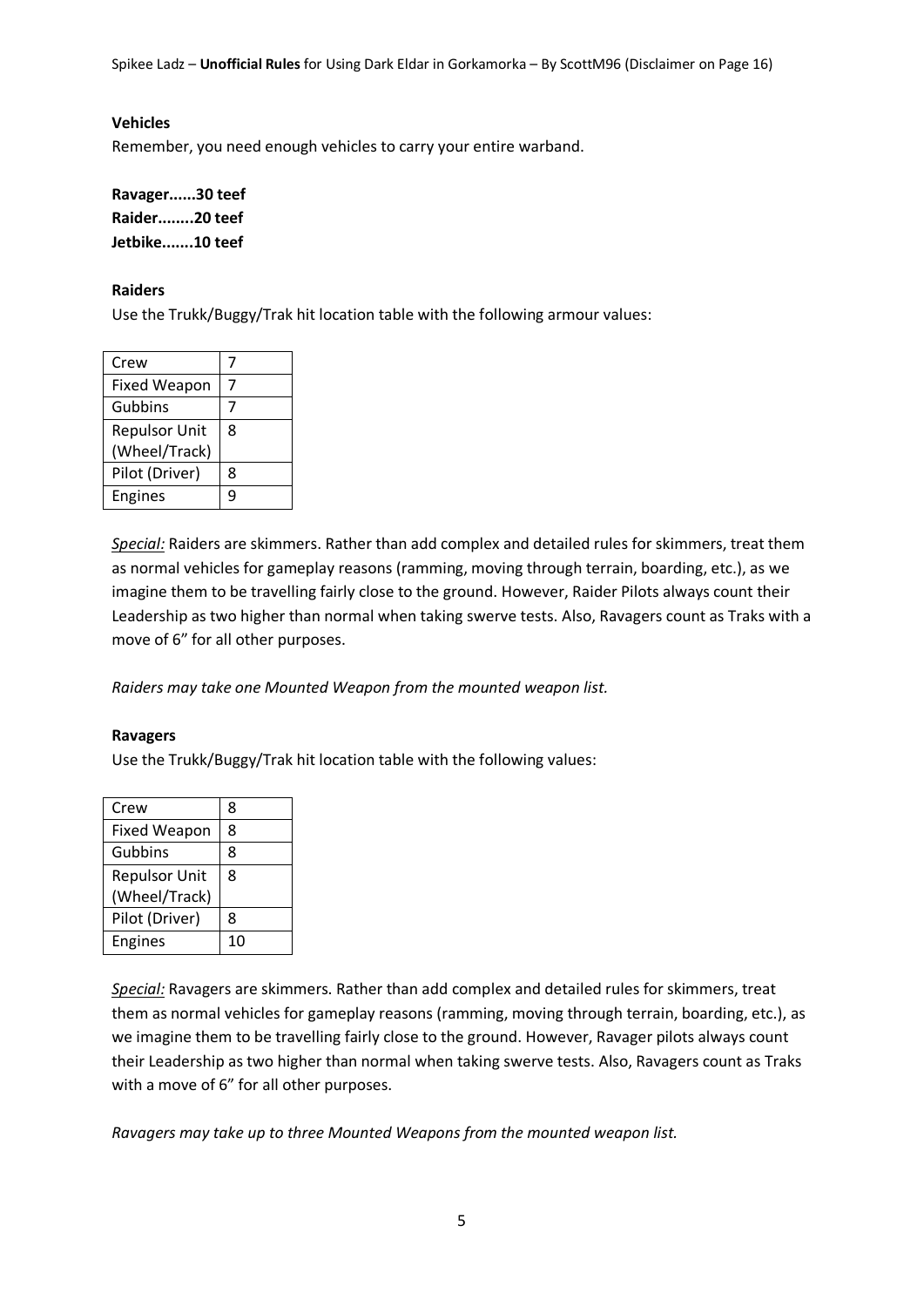#### **Jetbikes**

Use the Bike hit location table with the following values:

| Crew                 | 0(!) |
|----------------------|------|
| <b>Fixed Weapon</b>  |      |
| Gubbins              |      |
| <b>Repulsor Unit</b> | 7    |
| (Wheel/Track)        |      |
| Pilot (Driver)       | 8    |
| Engines              | q    |

*Special:* Jetbikes are skimmers. Rather than add complex and detailed rules for skimmers, treat them as normal bikes for gameplay reasons (ramming, moving through terrain, boarding, etc.), as we imagine them to be travelling fairly close to the ground. However, Jetbike pilots always count their Leadership as two higher than normal when taking swerve tests.

*A Jetbike may not take Mounted Weapons from the Mounted Weapon List, as they are far too lightweight, they may however, mount a (twin-linked) weapon from the Gun List for double the cost.*

#### **Weapons**

Standard Rules apply when buying Wargear for the Dark Eldar:

- Up to two weapons from the Guns List
- Any amount of weapons from the Hand-to-Hand Weapons
- One type of Armour only

#### **Weapon Lists**

| <b>Hand-to-Hand Weapons</b> | <b>Teef</b>   |
|-----------------------------|---------------|
| <b>Combat Dagger</b>        | Free          |
| Scimitar/Sword              | 1             |
| <b>Splinter Pistol</b>      | $\mathcal{P}$ |
| <b>Poisoned Blade</b>       | З             |
| Punisher                    | ξ             |
| Agoniser                    | ς             |
| Shredder                    |               |

| <b>Mounted Weapons</b> | <b>Teef</b> |
|------------------------|-------------|
| Dark Lance             | 25          |
| Disintegrator          | 15          |
| <b>Splinter Cannon</b> | 15          |
| <b>Terrorfex</b>       | 10          |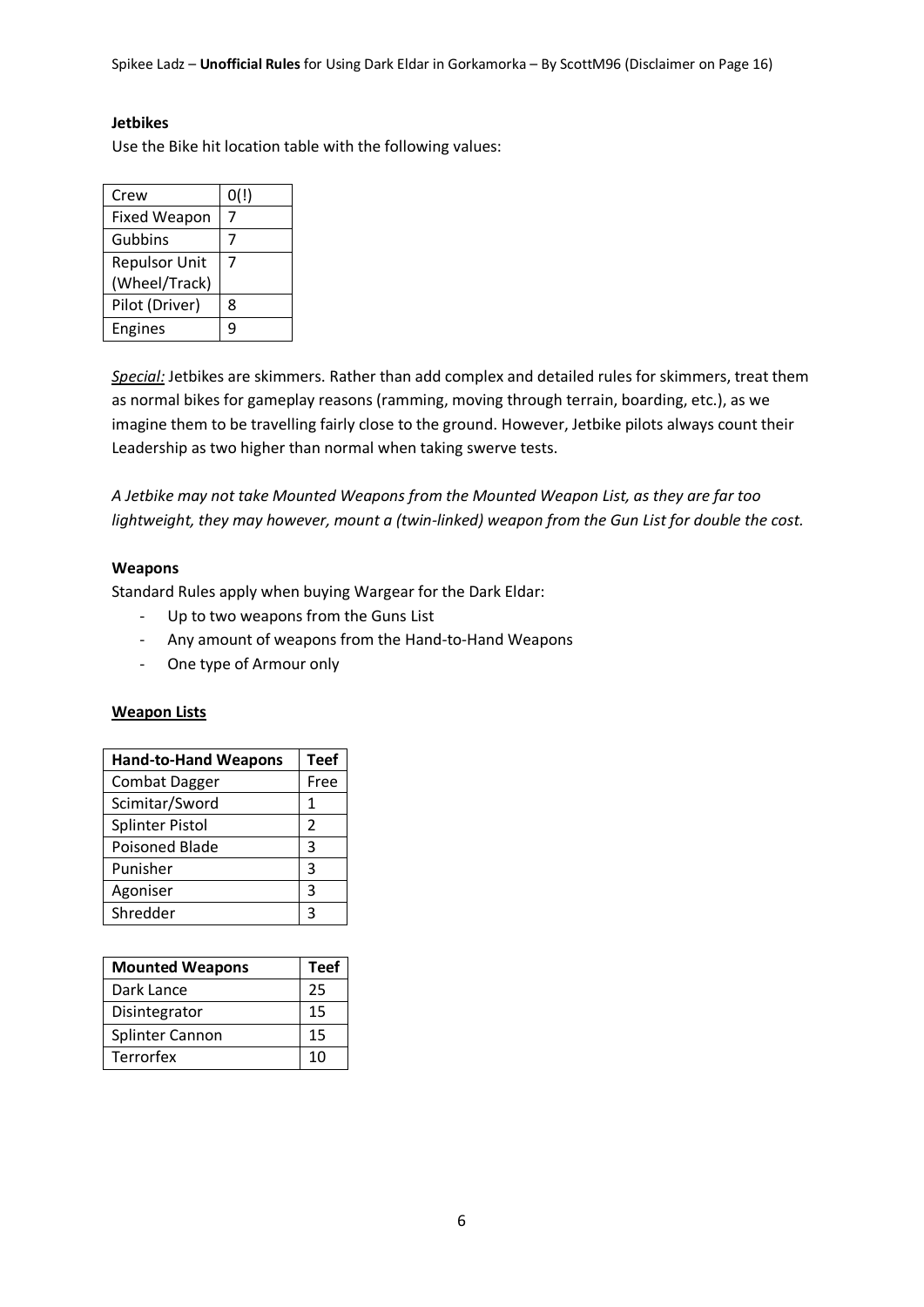| <b>Ranged Weapons (Guns)</b> | $ $ Teef |
|------------------------------|----------|
| Splinter Rifle               |          |
| <b>Blaster</b>               |          |

| <b>Miscellaneous</b> | <b>Teef</b> |
|----------------------|-------------|
| Xeno-spasm Grenades  | २           |
| <b>Combat Drugs</b>  |             |

| Armour   | <b>Teef</b> |
|----------|-------------|
| Bodysuit |             |

| Haemonculi Only | <b>Teef</b> |
|-----------------|-------------|
| Stinger         |             |
| Destructor      |             |

# **The Armoury**

**Combat Dagger:** See the Rules for Knives and Knuckles in the Rulebook.

#### **Scimitar/Sword:**

| <b>Short</b><br>Range    | Long<br>Range            | <b>To Hit</b><br><b>Short</b> | <b>To Hit</b><br>Long    | Str.    | Save<br>Mod. | Dam. | Ammo<br>Roll             |
|--------------------------|--------------------------|-------------------------------|--------------------------|---------|--------------|------|--------------------------|
| $\overline{\phantom{0}}$ | $\overline{\phantom{0}}$ | $\overline{\phantom{0}}$      | $\overline{\phantom{0}}$ | As User |              |      | $\overline{\phantom{0}}$ |

*Special:* Gives the User the Block special rule.

#### **Splinter Pistol:**

| <b>Short</b><br>Range | Long<br>Range | <b>To Hit</b><br><b>Short</b> | <b>To Hit</b><br>Long    | Str. | Save<br>Mod. | Dam. | Ammo<br>Roll |
|-----------------------|---------------|-------------------------------|--------------------------|------|--------------|------|--------------|
| $0 - 6''$             | 12''<br>6-12  | . н. <u>п. н.</u>             | $\overline{\phantom{0}}$ | ٮ    |              |      | 4+           |

*Special:* The Splinter Pistol may re-roll any rolls of 1 to wound to represent the powerful toxins contained within the shards the weapon fires. No effect against vehicles. Hand-to-Hand.

**Poisoned Blade:** See Swords and Scimitars above. Wounds any Warrior on a 4+, unless the score required would be less than that. No effect against vehicles.

**Punisher:** See 'Uge Choppas and Clubs in the Rulebook. Modifies the opponents armour save by -1, this does not affect vehicles.

**Agoniser:** See Chains and Flails in the Rulebook. In addition, if a model loses a combat to a model with an Agoniser, he must take a Leadership test, should he fail, he may not move, shoot or charge next turn, and may not strike blows in combat. If the paralysed model is on a vehicle, he will be thrown off as per boarding (as he stumbles and trips).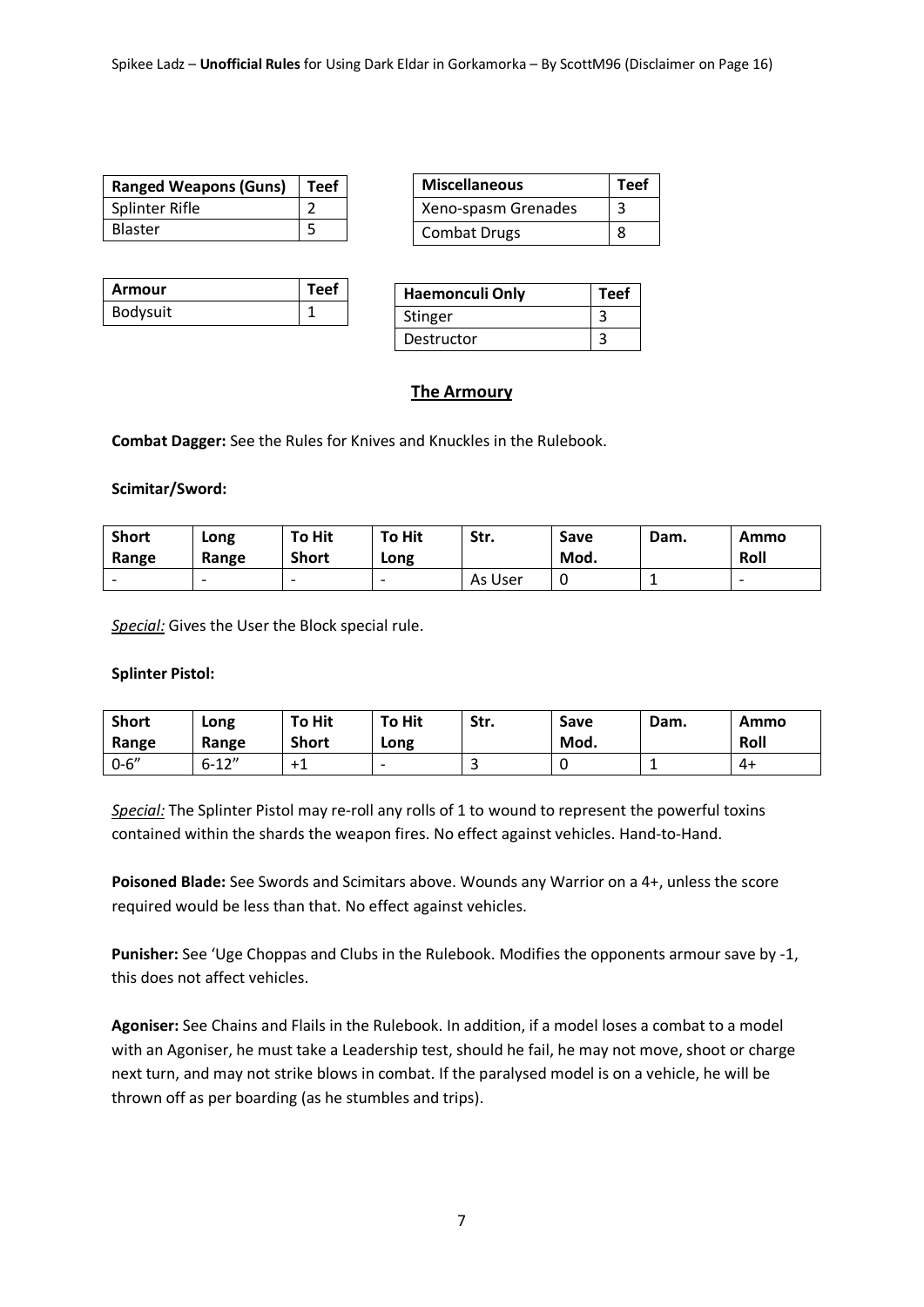#### **Shredder:**

| <b>Short</b> | Long                         | <b>To Hit</b> | <b>To Hit</b>            | Str. | Save | Dam. | Ammo |
|--------------|------------------------------|---------------|--------------------------|------|------|------|------|
| Range        | Range                        | <b>Short</b>  | Long                     |      | Mod. |      | Roll |
| $0 - 6''$    | C <sub>1</sub> 2''<br>$b-12$ | ᅮ             | $\overline{\phantom{0}}$ | ے    |      |      | 4+   |

*Special:* 1 Sustained Fire Dice, Hand-to-Hand.

#### **Splinter Rifle:**

| <b>Short</b><br>Range | Long<br>Range | <b>To Hit</b><br><b>Short</b> | <b>To Hit</b><br>Long | Str. | Save<br>Mod. | Dam. | Ammo<br>Roll |
|-----------------------|---------------|-------------------------------|-----------------------|------|--------------|------|--------------|
| $0 - 12"$             | $12 - 18"$    | $+1$                          |                       | ٮ    |              |      | 41           |

*Special:* The Splinter Rifle may re-roll any rolls of 1 to wound to represent the powerful toxins contained within the shards the weapon fires. No effect against vehicles.

#### **Blaster:**

| <b>Short</b><br>Range | Long<br>Range | <b>To Hit</b><br><b>Short</b> | <b>To Hit</b><br>Long | Str. | Save<br>Mod. | Dam.   | Ammo<br>Roll |
|-----------------------|---------------|-------------------------------|-----------------------|------|--------------|--------|--------------|
| $0 - 8''$             | $8 - 12"$     | $\overline{\phantom{0}}$      |                       | ь    | -4           | $D3-1$ | 6+           |

*Special:* Blasters are quite powerful weapons, and as can be imagined, are in very high demand. To represent this, only one in five models in a Dark Eldar Warband can carry a blaster.

#### **Dark Lance:**

| <b>Short</b><br>Range | Long<br>Range | <b>To Hit</b><br><b>Short</b> | <b>To Hit</b><br>Long | Str. | Save<br>Mod. | Dam.           | Ammo<br>Roll |
|-----------------------|---------------|-------------------------------|-----------------------|------|--------------|----------------|--------------|
| $0 - 12"$             | 12-36"        | $\overline{\phantom{0}}$      | -<br>-                |      | -4           | D <sub>6</sub> | 6+           |

#### **Disintegrator:**

| <b>Short</b><br>Range | Long<br>Range | <b>To Hit</b><br><b>Short</b> | <b>To Hit</b><br>Long    | Str. | Save<br>Mod. | Dam.           | Ammo<br>Roll |
|-----------------------|---------------|-------------------------------|--------------------------|------|--------------|----------------|--------------|
| $0 - 12"$             | $12 - 24"$    | $\overline{\phantom{0}}$      | $\overline{\phantom{0}}$ | ت    | --<br>ے      | D <sub>3</sub> | 6+           |

#### **Splinter Cannon:**

| <b>Short</b><br>Range | Long<br>Range | <b>To Hit</b><br><b>Short</b> | <b>To Hit</b><br>Long | Str. | Save<br>Mod.                         | Dam. | Ammo<br>Roll |
|-----------------------|---------------|-------------------------------|-----------------------|------|--------------------------------------|------|--------------|
| $0 - 12"$             | $12" - 24"$   | $\overline{\phantom{0}}$      |                       | ٮ    | $\overline{\phantom{0}}$<br><b>.</b> |      | 4+           |

*Special:* 2 Sustained Fire Dice. The Splinter Cannon may re-roll any rolls of 1 to wound to represent the powerful toxins contained within the shards the weapon fires. No effect against vehicles.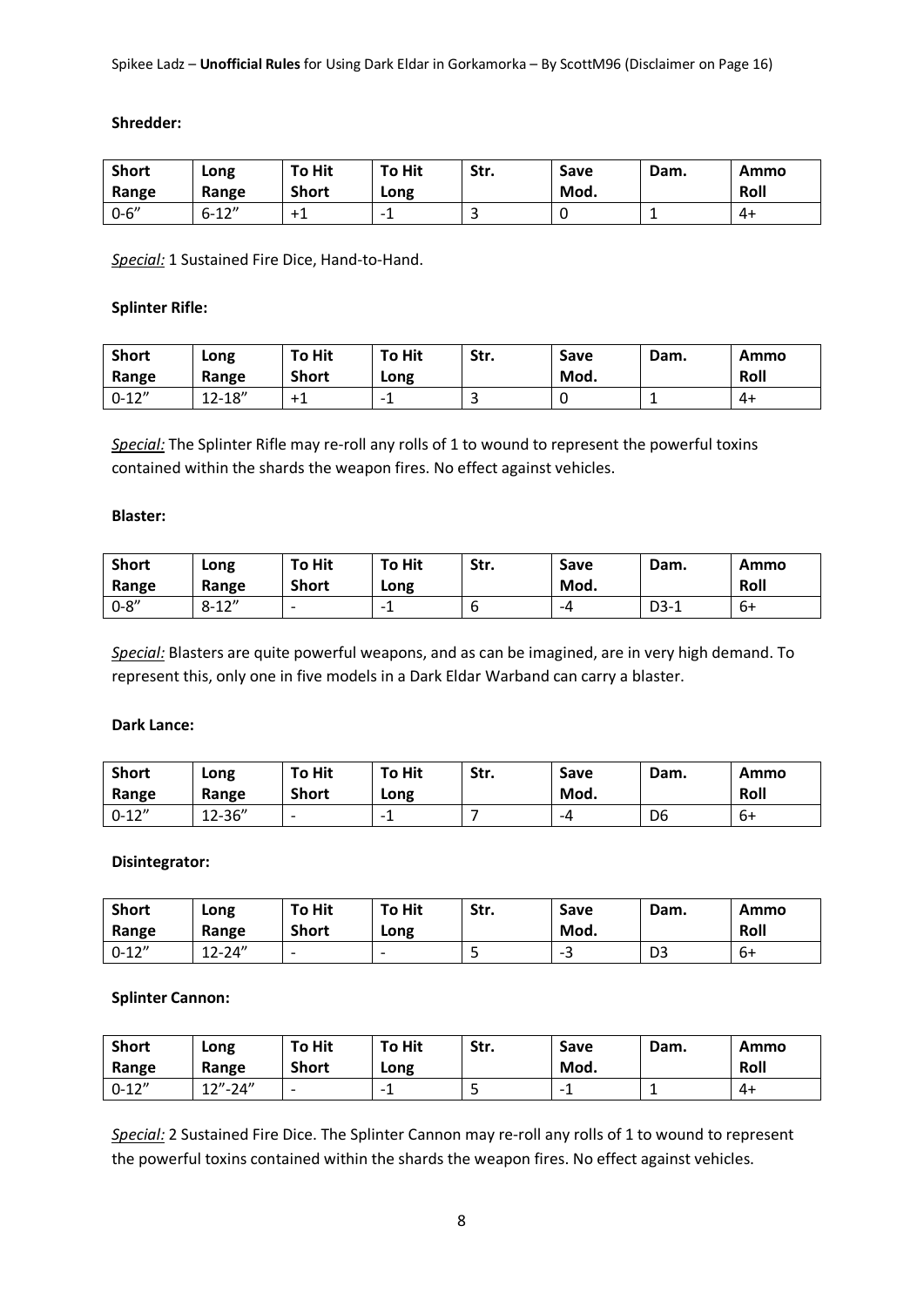#### **Terrorfex:**

| <b>Short</b> | Long                     | <b>To Hit</b>            | <b>To Hit</b>            | Str.                     | Save | Dam. | Ammo |
|--------------|--------------------------|--------------------------|--------------------------|--------------------------|------|------|------|
| Range        | Range                    | <b>Short</b>             | Long                     |                          | Mod. |      | Roll |
| $0 - 12"$    | $\overline{\phantom{0}}$ | $\overline{\phantom{0}}$ | $\overline{\phantom{0}}$ | $\overline{\phantom{0}}$ |      |      | 4+   |

*Special:* Place the small blast template anywhere within range (and arc of sight), then scatter it D6 inches. Any enemy model under the template must take a leadership test or count as pinned (even if normally immune to pinning). Remember to roll a D6 before the shot is taken (ammo rolls...).

**Bodysuit:** The armoured bodysuit of a Dark Eldar warrior provides a 6+ save from shooting, and a 5+ save in Close Combat.

#### **Xeno-spasm Grenades:**

Xeno-spasm Grenades are thrown in the same way as Stikkbombz.

| <b>Short</b><br>Range    | Long<br>Range            | <b>To Hit</b><br><b>Short</b> | <b>To Hit</b><br>Long    | Str. | Save<br>Mod. | Dam. | Ammo<br>Roll |
|--------------------------|--------------------------|-------------------------------|--------------------------|------|--------------|------|--------------|
| $\overline{\phantom{0}}$ | $\overline{\phantom{0}}$ | $\overline{\phantom{0}}$      | $\overline{\phantom{0}}$ | ٮ    |              |      | Auto-Fail    |

Special: 2" Blast Marker, Re-roll 1's to wound.

**Combat Drugs:** Combat drugs are used at the start of the Dark Eldar turn, they may only be used once and last for the rest of the game turn (yours and your opponents turn). When activated, the user will take a S3 Hit on a roll of a 4+, and will gain +1A, +1 I and +1 WS. Combat drugs are assumed to be replenished at the outpost at the end of the game.

#### **Stinger:**

| <b>Short</b><br>Range | Long<br>Range | <b>To Hit</b><br><b>Short</b> | <b>To Hit</b><br>Long    | Str. | Save<br>Mod. | Dam. | Ammo<br>Roll |
|-----------------------|---------------|-------------------------------|--------------------------|------|--------------|------|--------------|
| $0 - 6''$             | $6 - 12"$     | $+1$                          | $\overline{\phantom{0}}$ | ٮ    |              |      | 4+           |

*Special:* Should the Stinger hit an enemy model, at the start of each following turn the model must roll a dice, on a roll of a 1, the model will take an S3 hit as per shooting, with no saves allowed, as the bacteria contaminates the enemies bloodstream.

#### **Destructor:**

| <b>Short</b><br>Range | Long<br>Range | <b>To Hit</b><br><b>Short</b> | <b>To Hit</b><br>Long    | Str. | Save<br>Mod. | Dam. | Ammo<br>Roll |
|-----------------------|---------------|-------------------------------|--------------------------|------|--------------|------|--------------|
| Special               | Special       | $\overline{\phantom{0}}$      | $\overline{\phantom{0}}$ | -    | -            |      | Auto-Fail    |

*Special:* The Destructor uses the Skorcha template. Remember to roll before shooting in the case of an ammo roll.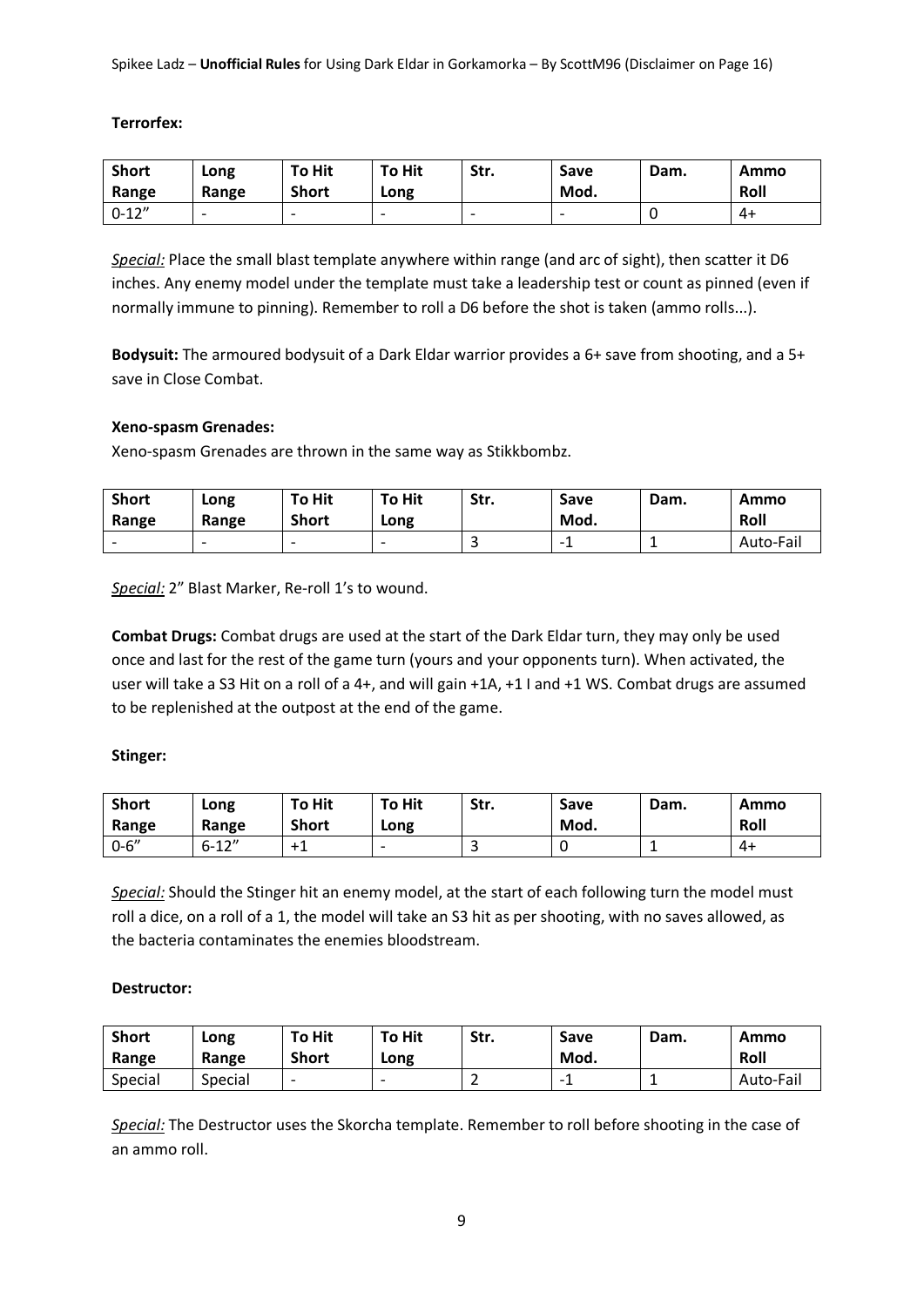# **On Campaign**

*The Dark Eldar use the same tables for Serious Injuries, Mob (Warband) Rating and Vehicle Permanent Damage.* 

# **Experience**

*The Dark Eldar gain Experience in the same way as other Mobs (Warbands).*

# **Initial Experience**

| <b>Type of Warrior</b> | <b>Initial Experience</b> |
|------------------------|---------------------------|
|                        | <b>Points</b>             |
| Sybarite               | 60+1D6                    |
| Mechanici              | 60+1D6                    |
| Haemonculi             | $20+1D6$                  |
| <b>Warriors</b>        | 20+1D6                    |
| <b>Initiates</b>       | 0                         |
| Slaves                 | $10+D6$                   |

*Dark Eldar gain the Underdog Bonus like a normal Mob (Warband).*

#### **Experience Advances**

| <b>Experience</b> | <b>Title</b> | <b>Notes</b>                                         |
|-------------------|--------------|------------------------------------------------------|
| <b>Points</b>     |              |                                                      |
| $0 - 5$           | Low-Initiate | <b>Starting Level for Initiates</b>                  |
| $6 - 10$          | Initiate     |                                                      |
| 11-20             | Initiate     | <b>Starting Level for Slaves</b>                     |
| $21 - 30$         | Warrior      | Starting Level for Haemonculi and Warriors           |
| 31-40             | Warrior      |                                                      |
| 41-50             | Warrior      |                                                      |
| 51-60             | Warrior      |                                                      |
| 61-80             | Sybarite     | Starting Level for Sybarites and Mechanici           |
| 81-100            | Sybarite     |                                                      |
| 101-120           | Sybarite     |                                                      |
| 121-140           | Sybarite     |                                                      |
| 141-160           | Sybarite     |                                                      |
| 161-180           | Sybarite     |                                                      |
| 181-200           | Sybarite     |                                                      |
| 201-240           | Dracon       |                                                      |
| 241-280           | Dracon       |                                                      |
| 281-320           | Dracon       |                                                      |
| 321-360           | Dracon       |                                                      |
| 361-400           | Dracon       |                                                      |
| $401+$            | Archon       | A Warrior at this level may not advance any further! |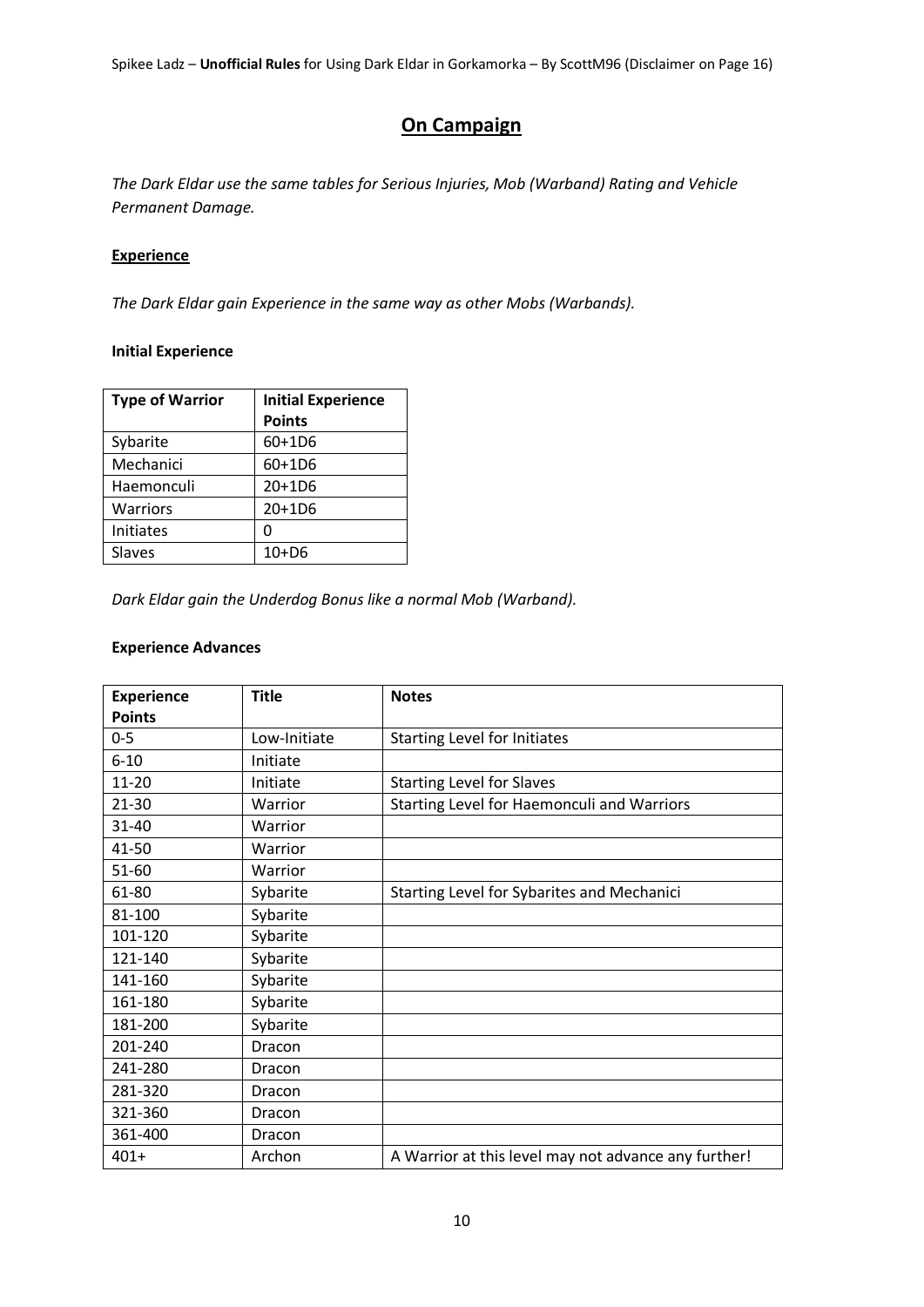#### **Dark Eldar Advance Table**

| <b>2D6</b>     | <b>Result</b>                                                                             |
|----------------|-------------------------------------------------------------------------------------------|
| $\overline{2}$ | <b>Expertise.</b> Choose any of the Skill tables and randomly generate a skill from it.   |
| $3 - 4$        | Expertise. Select one of the Standard Skill Tables for the Dark Eldar and randomly        |
|                | generate a skill from it.                                                                 |
| 5              | Veteran, Roll a D6:                                                                       |
|                | $1-3 = +1$ Strength; $4-6 = +1$ Attack                                                    |
| 6              | <b>Veteran.</b> Roll a D6:                                                                |
|                | $1-3 = +1$ WS; $4-6 = +1$ BS                                                              |
| $\overline{7}$ | <b>Veteran.</b> Roll a D6:                                                                |
|                | $1-3 = +1$ I; 4-6; +1 Ld                                                                  |
| 8              | Veteran, Roll a D6:                                                                       |
|                | $1-3 = +1$ WS; $4-6 = +1$ BS                                                              |
| 9              | Veteran. Roll a D6:                                                                       |
|                | $1-3 = +1$ W; $4-6 = +1$ T                                                                |
| $10 - 11$      | <b>Expertise.</b> Select one of the Standard Skill Tables for the Dark Eldar and randomly |
|                | generate a skill from it.                                                                 |
| 12             | <b>Expertise.</b> Choose any of the Skill tables and randomly generate a skill from it.   |

#### **Characteristic Increase**

| Max.<br>Value | M | <b>WS</b> | <b>BS</b> | - |   | W |   | $\mathbf{A}$ | Ld     |
|---------------|---|-----------|-----------|---|---|---|---|--------------|--------|
| Eldar         | ے |           | o         |   | 4 |   | O |              | q<br>ت |
| Slave         | 4 | 4         |           |   | ٮ |   | ັ |              | b      |

*Remember, if the characteristics dictated cannot be increased, you take the other from the same dice roll, if that cannot be increased, you may choose any other statistic (barring Movement).*

# **Skills (Dark Eldar)**

|                  | Close<br>Combat | Terror | <b>Driving</b> | Intelligence | <b>Shooting</b> | <b>Unique</b> |
|------------------|-----------------|--------|----------------|--------------|-----------------|---------------|
| <b>Sybarite</b>  | Yes             | Yes    | Yes            | Yes          | Yes             | Yes           |
| <b>Warrior</b>   | Yes             | No     | Yes            | No           | Yes             | No            |
| <b>Mechanici</b> | Yes             | No     | Yes            | No           | Yes             | Yes           |
| Haemonculi       | Yes             | Yes    | No.            | Yes          | No              | No            |
| Initiate         | Yes             | No     | No.            | No           | Yes             | No            |
| <b>Slave</b>     | No              | No     | No             | Yes          | Yes             | No            |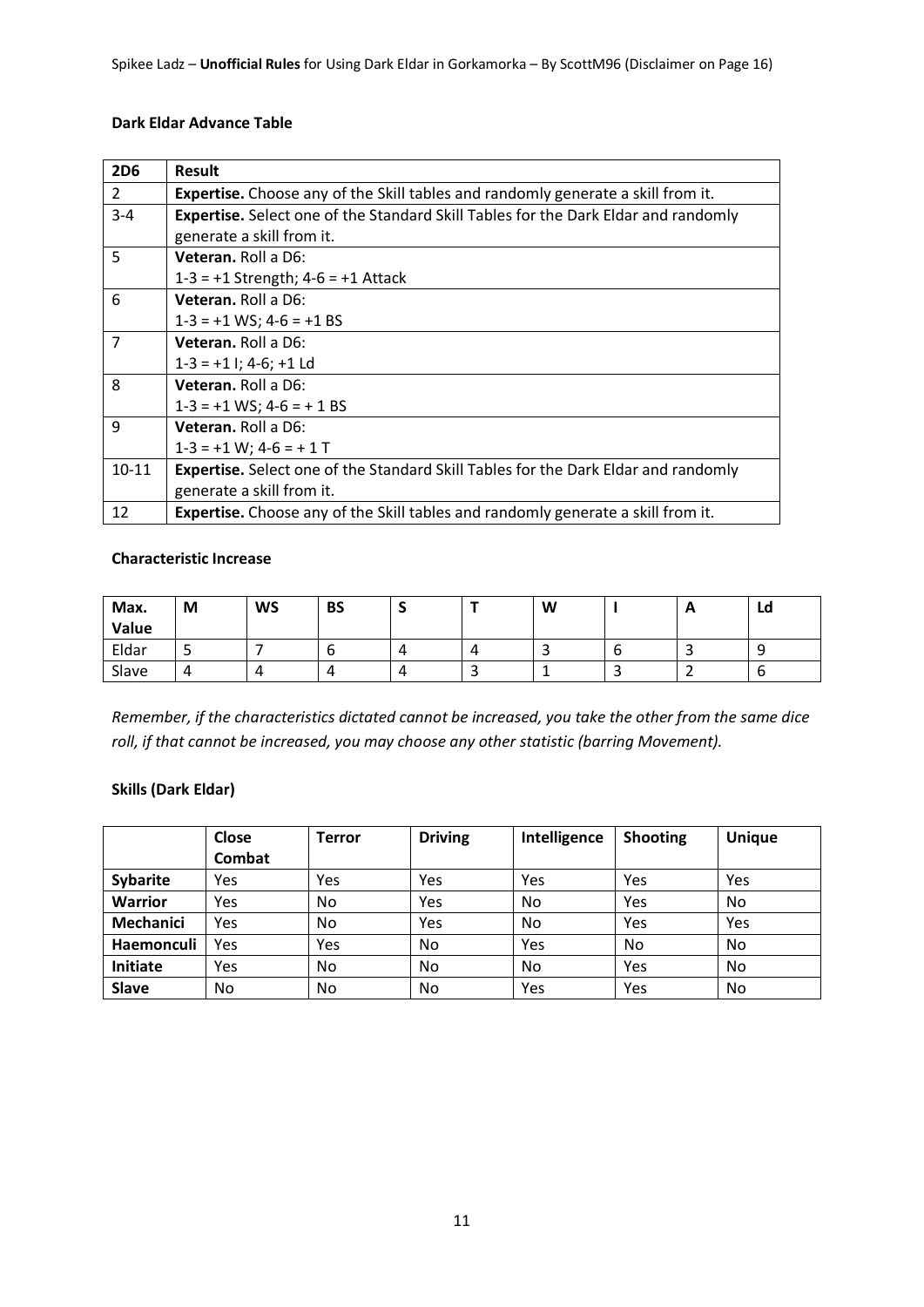#### **Close Combat Skills**

- **1. Deadly Charge.** The Warrior in question rolls twice as many dice in close combat when he has charged, this is before adding the bonus for fighting with two hand-to-hand weapons.
- **2. Boarder.** This warrior gains +1 Initiative when attempting to board an enemy vehicle.
- **3. Blademaster.** The Warrior may re-roll any 1's with his attacks in Close Combat. They will still count as fumbles however, and the second result stands.
- **4. Cool-Head.** The Warrior may choose who he charges, and may choose not to charge the closest model.
- **5. Counter-Attack.** Should the enemy fumble in Close Combat, the Warrior rolls an extra dice. This can cause him to fumble!
- **6. Choose.** You may choose any skill from this table.

#### **Terror Skills**

- **1. Fear.** The model causes Fear, as described in the rulebook.
- **2. Rule with Malice.** Any friendly model (or Slave) within 6" of the model with this skill may use that models leadership. Slaves must re-roll this result.
- **3. Hatred.** The model Hates a specific type of adversary the player may choose which: Gorkers, Morkers, Diggas, Rebel Grots, Muties or Dark Eldar (!).
- **4. Nightmarish.** When an enemy is shooting at the model with this skill (on foot only), they must take a Leadership test, should they fail, there BS is halved.
- **5. Piercing Gaze.** An enemy in close combat with the model with this rule counts fumbles as double (i.e. -2), this cannot be used in conjunction with the Rules for chains and flails.
- **6. Choose.** You may choose any skill from this table.

#### **Driving Skills**

*The Skills used for Driving are remarkably similar for both Orks and Dark Eldar, as both are very daring (for lack of a better word) in their style. The Dark Eldar Driving Skills table is identical to the Ork Driving Skills Table.*

#### **Intelligence Skills**

- **1. Negotiator.** See "'Ow Much?!" in the Ork's Cunnin' Skills Table. Can only be used by Sybarites at the Master-Haemonculi's Surgery and at the High Mechanici's Workshop.
- **2. Scrounger.** See "Loota" in the Ork's Cunnin' Skills Table.
- **3. Preternatural Agility.** If the model with this skill suffers a hit from any source, they may take a 6+ saving throw that cannot be ignored. Subsequent gains of this skill increase the saving throw by 1.
- **4. Duck and Weave.** Any enemy shooting at this model suffers an additional -1 to hit modifier.
- **5. Play Dead.** When this warrior is Down, he/she may not be shot at.
- **6. Sneak Off.** This warrior counts all results of captured on the serious injury table as a Full Recovery.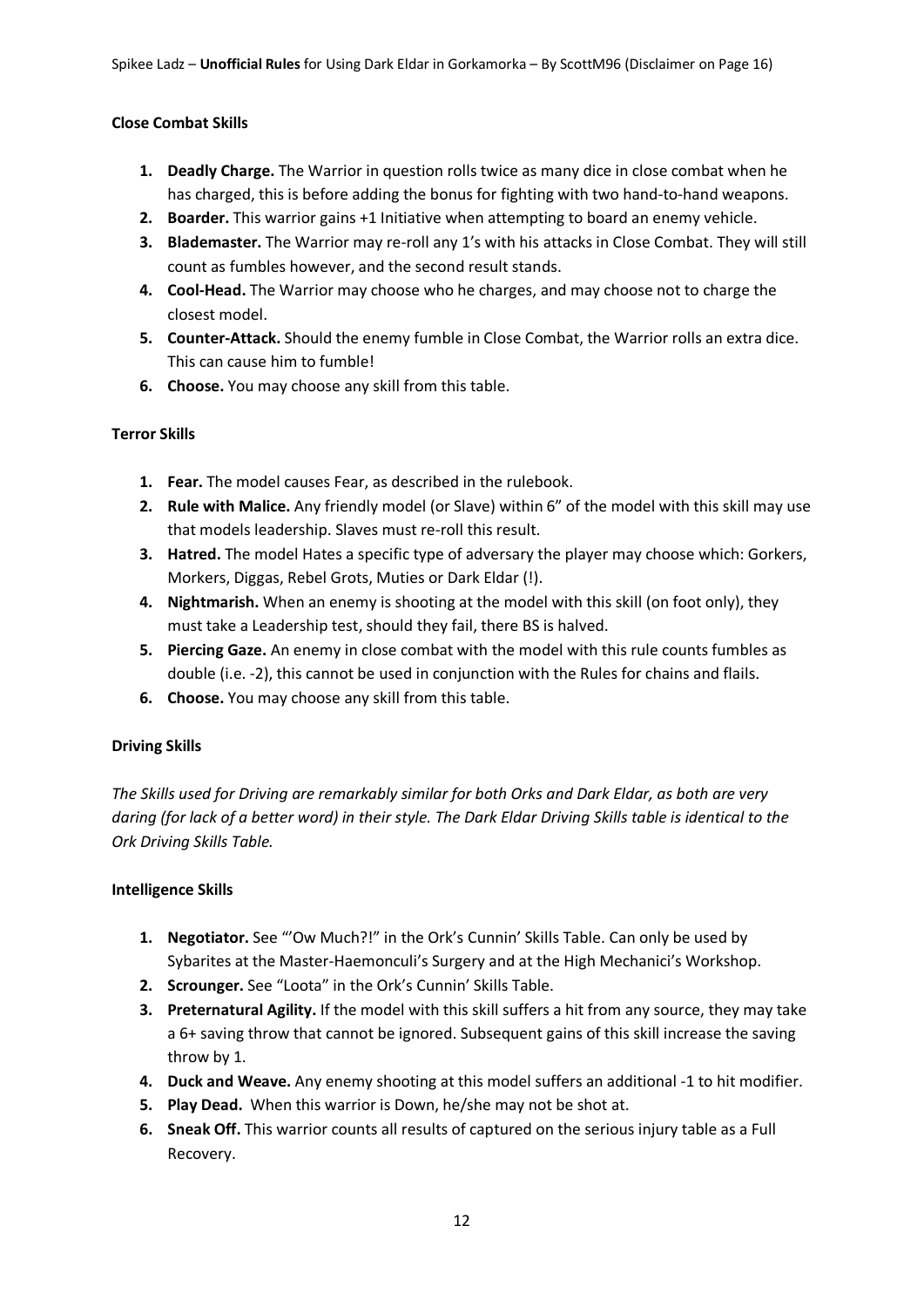#### **Shooting Skills**

- **1. Marksman.** The warrior with this skill may choose who it targets, and may choose not to shoot the closest visible enemy.
- **2. Hipshooter.** The warrior can run and fire at the same time, though he suffers a -1 modifier while doing so.
- **3. Controlled Firing.** The warrior may choose to re-roll a single sustained fire dice with auto-fire weapons, although the second result stands.
- **4. Placed Shot.** The warrior with this skill ignores the -1 modifier for partial cover, and reduces the -2 modifier for full cover to -1.
- **5. Rapid Fire.** The model with this skill may fire twice in the shooting phase provided he stood still. This skill only works with one type of weapon (i.e. Rapid Fire – Splinter Rifle) and the weapon must not be a mounted weapon.
- **6. Deadeye.** The warrior with this skill may re-roll the dice when shooting to see if the target has gone down, out of action, or obtained a flesh wound. The second result will stand even if worse.

#### **Unique Skills**

- **1. Veteran Boarder.** The warrior with this skill may choose which of the crew to attack when boarding another vehicle (excluding the driver).
- **2. Field Medic.** The warrior with this skill may help another model that has gone down. If it spends its entire turn (i.e. not shooting or fighting) in contact with a down model, that model may take a -1 modifier in the recovery phase. (A roll of a six is always an out of action result).
- **3. Swift Reaction.** The warrior with this skill may take control of a driverless vehicle on a roll of a 3+ rather than a 4+.
- **4. Rifleman.** The warrior may ignore a failed ammo roll on the roll of a 4+, as he carries plenty of spares with him/her into battle.
- **5. Slimy Git.** The warrior with this skill may crawl 3" instead of 2" while down.
- **6. Resilient.** The warrior with this skill may take a -1 modifier when he is down in the recovery phase (A roll of a six is always an out of action result).

# **The Outpost**

An outpost is the base of operations for a Dark Eldar warband. It is where they earn their income (staging point for slave raids on Mutie encampments) and also serves as their passage to Commorragh.

*Income is earnt in the same way as earning teef for Orks. Warriors and Captured Slaves earn D6 income, while Initiates and hired Slaves earn D3 income. A Haemonculi is required for captured slaves to be worked. Cave-ins can occur (the warriors are caught on their raid!) as normal. Dark Eldar gain the 'Ard Boyz bonus as normal.*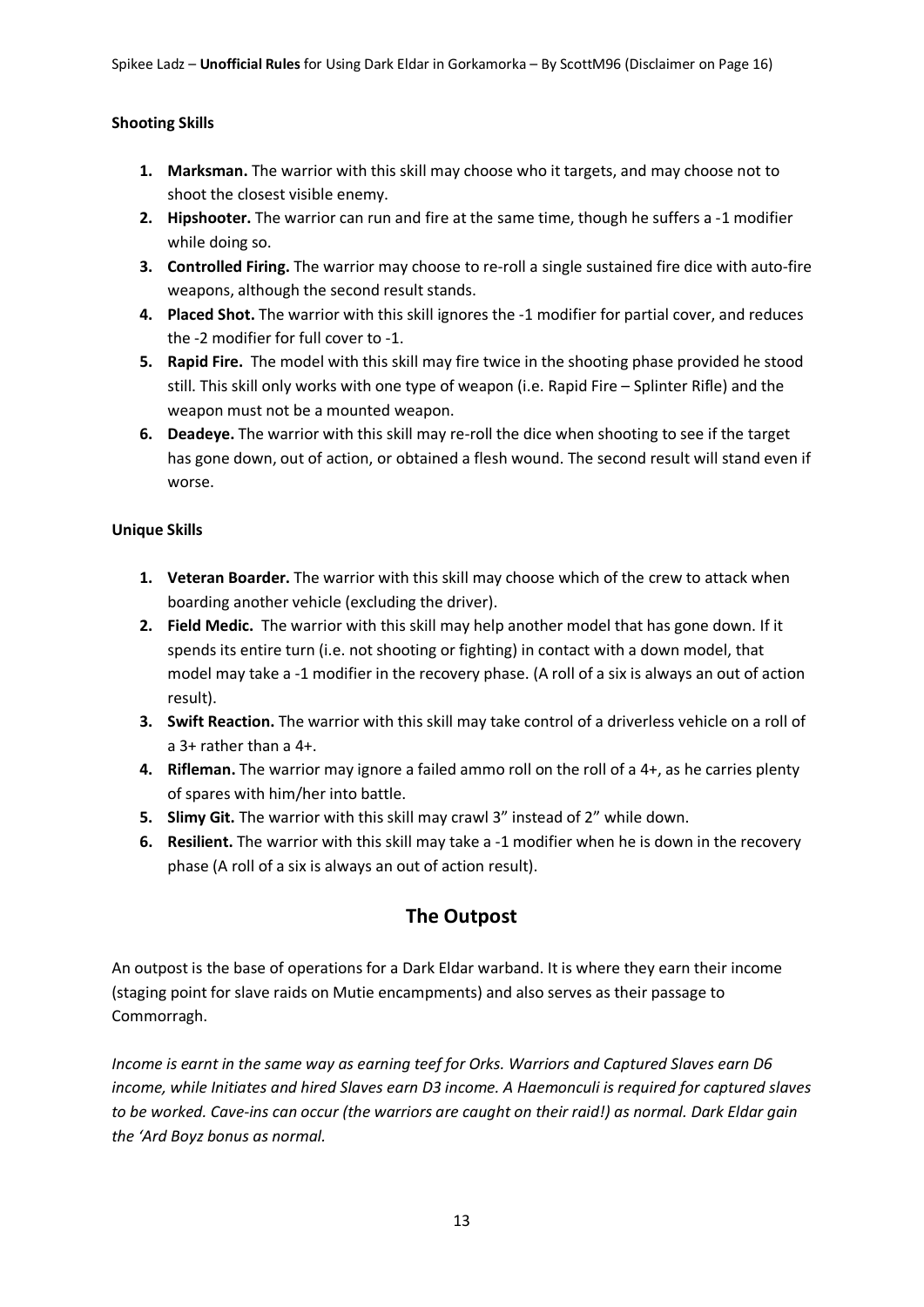# **Trip to Commorragh**

#### **Challenging For Driver and Gunner**

*Occurs the same way as it does for Ork Mobs (it can be imagined that the Dark Eldar challenging quietly "disposes of their rival). Slaves may not challenge for Gunner and Driver.*

#### **Challenging for Leader**

*Occurs the same way as it does for Ork Mobs. Should a slave ever be compelled to challenge the Sybarite for leadership, he/she will be executed on the spot for disloyalty. Remove him from the roster sheet.*

#### **Hiring**

*Occurs the same way as the "Job Pole" for Orks.*

# **New Equipment**

*Equipment can be bought and sold as normal (equipment sold for half price, etc.).* 

# **Death of a Haemonculi/Mechanici/Vehicle**

*Works the same way as it does for Slavers, Spanners and Vehicles respectively.*

# **Repairing Vehicles**

The Mechanici can alter your weapons and vehicles for you, however, as with most places in Commorragh, the owner may have a vendetta against you and may "accidently" ruin your vehicle.

**Weapons:** Can be made Stronger (Higher Strength, Shootier), Scoped (Longer Range), or be Feed Altered (Shoots Faster, More Dakka).

**Vehicles:** Can be made Faster, Tuned (Better Handling, Smarter), or Armoured ('Eavier).

*From here on, the rules for all the customisation is the same as going to the Mek's Workshop.*

# **The Master Haemonculi**

Warriors get injured, that's a fact of battle, however, Dark Eldar often hesitate before going to the Haemonculi for treatment, as even though they have the capability to aid those that are injured, they are torturers first and foremost. It is a game warrior that will choose to get surgery from the Haemonculi, for they are known for their "excessive" procedures.

*Any Dark Eldar can go to the Master Haemonculi's surgery to fix:*

- *Arm Wounds*
- *Leg Wounds*
- *Chest Wounds*

*No Dark Eldar would dare to get a head wound checked by a Haemonculi, and those that do often don't return.*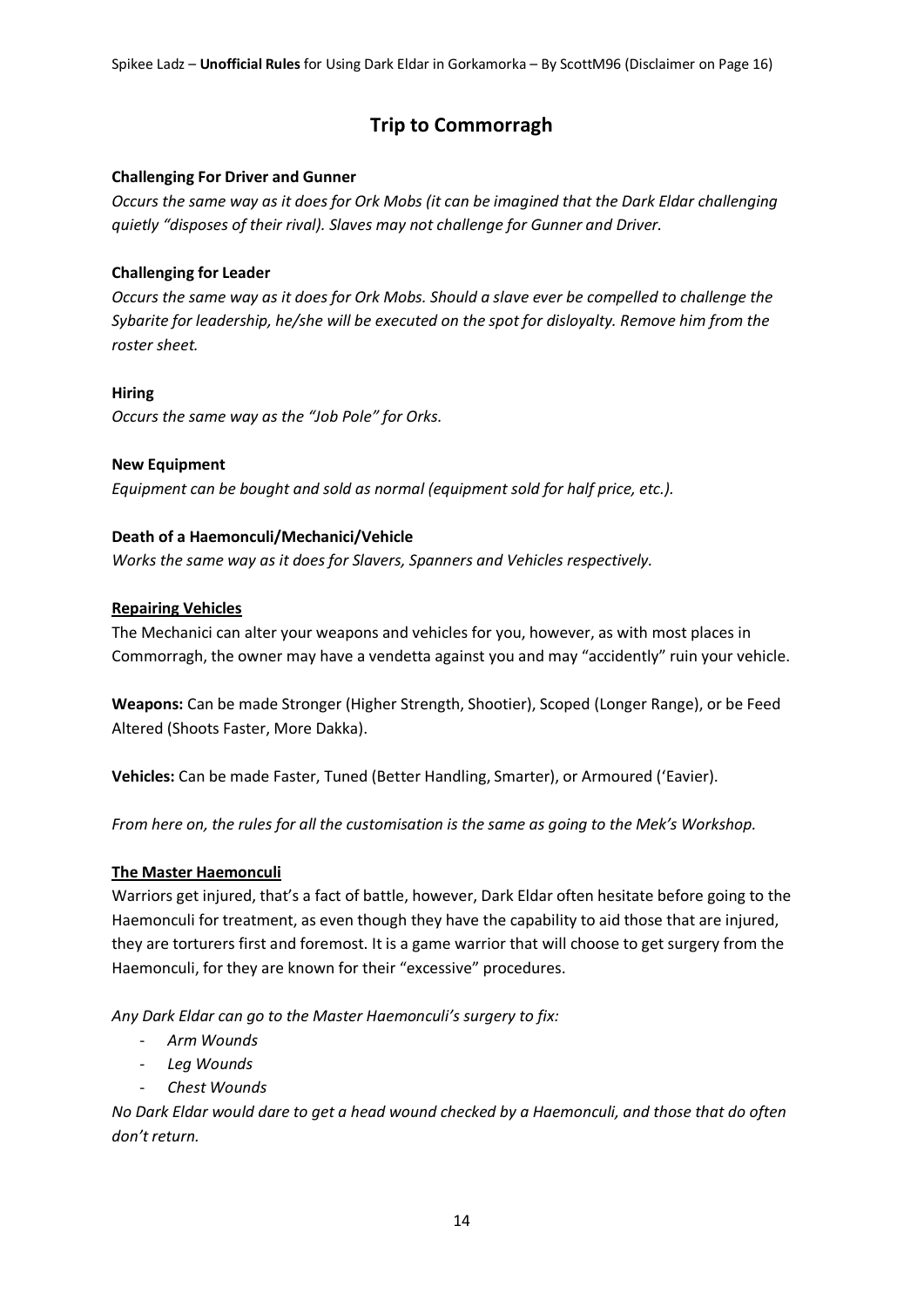# **Procedure Effectiveness Table**

*Roll on the following table immediately after declaring the warrior is going under the knife and what procedure he is taking (Arm, Leg or Chest).*

| D <sub>6</sub> | Result                                                                                             |
|----------------|----------------------------------------------------------------------------------------------------|
| 1              | <b>Unnecessary Evil.</b> The Haemonculi has done something terrible to the patient as revenge for  |
|                | an unknown deed, roll on the "Unnecessary Evil" table to determine the effect. The Warband         |
|                | considers revenge itself, but thinks better of it, the Haemonculi charges D6 teef for his services |
|                | (with a smug grin).                                                                                |
| $\overline{2}$ | Difficulty. The Haemonculi has had trouble with the surgery, but it has been completed. The        |
|                | warrior misses his/her next game but the appropriate wound is nullified. The Haemonculi            |
|                | charges D6 teef for his services.                                                                  |
| $\overline{3}$ | Refusal. The Haemonculi sees a rival at death's door on his operating table, and decides to let    |
|                | him suffer in agony. The surgery is not completed, and the Warrior may never visit the             |
|                | Haemonculi's again. There is no charge.                                                            |
| $4-6$          | Success. The Haemonculi has completed the appropriate surgery. The corresponding wound is          |
|                | now nullified. The Haemonculi charges D6 teef for his services.                                    |

# **Unnecessary Evil Table**

| D <sub>6</sub> | <b>Result</b>                                                                                 |
|----------------|-----------------------------------------------------------------------------------------------|
| $1 - 2$        | Blood Fire. The warrior's heart has been altered to add a poison gland, which pumps a         |
|                | crippling poison into the warrior's bloodstream. The warrior suffers a -1 modifier to his/her |
|                | Movement Value.                                                                               |
| $\mathbf{3}$   | Savage Beating. The Haemonculi has not performed surgery at all! Instead he has taken the     |
|                | opportunity to exact his revenge on the warrior on the operating table, beating him           |
|                | senseless (or more so than when he was on anaesthetic) The warrior gains a head-wound.        |
|                | Roll a D6 immediately, on a 1-3 the warrior subject to stupidity, on a 4-6 the warrior is     |
|                | subject to frenzy.                                                                            |
| $\overline{4}$ | Slow Pulse. The Haemonculi has slowed the warrior's vital functions, making his reactions     |
|                | slower. The warrior suffers -1 Initiative.                                                    |
| 5              | Mind Horror. The Haemonculi has implanted terrible visions into the warrior's retina. The     |
|                | warrior suffers from -1 Leadership.                                                           |
| 6              | No Effect. The Haemonculi has taken pity upon the warrior and has knocked him out cold        |
|                | before beating him. There is no effect upon the warrior, but the Haemonculi charges D6 teef   |
|                | for his ability to restrain himself.                                                          |

These Operations can be cured with another visit to the Haemonculi's (this may not be straight after the surgery that caused the damage), but he will charge a rather exorbitant fee of D3x5 teef. The surgery is immediately nullified.